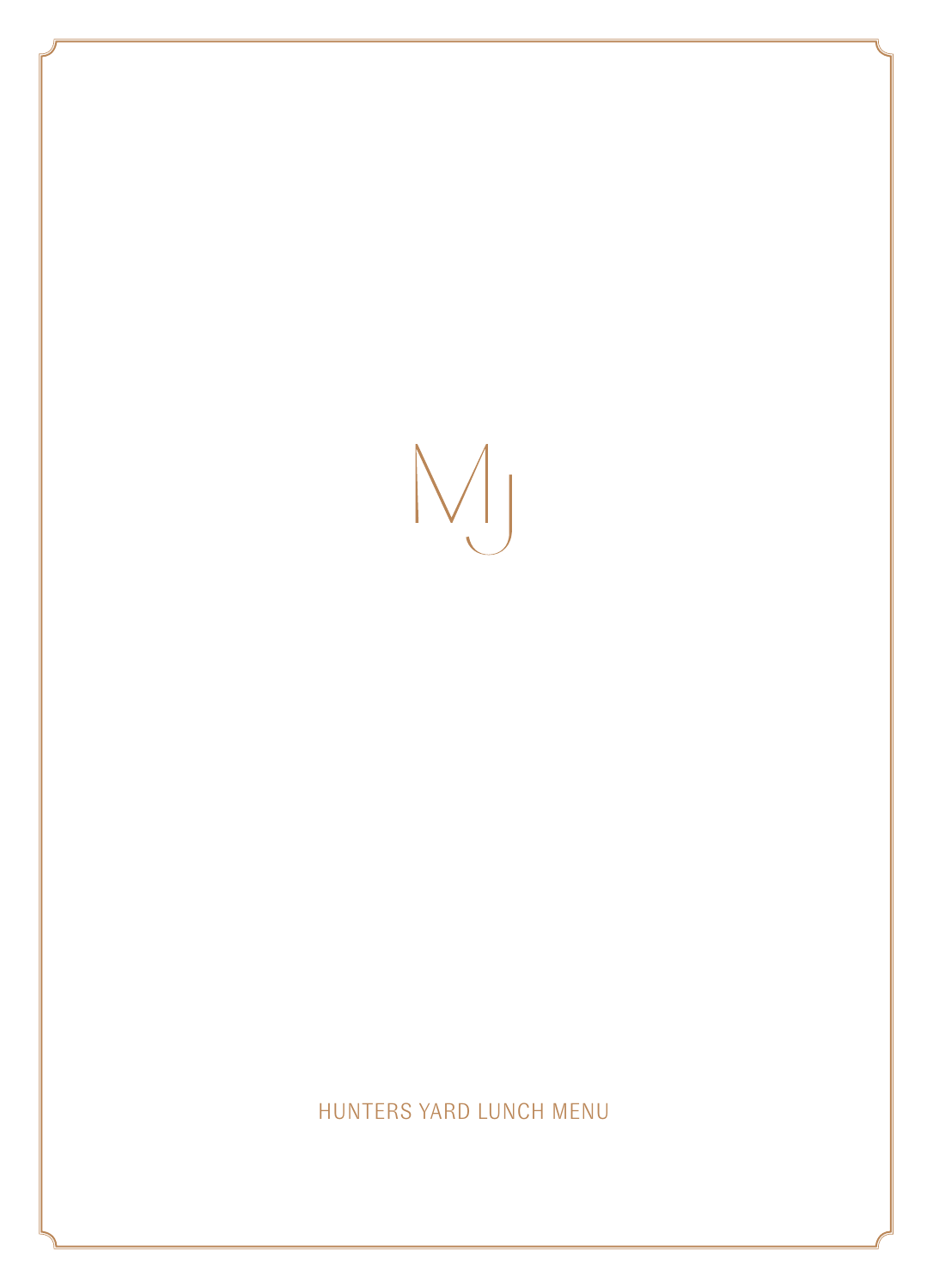### SANDWICH CORNER

Hunters Yard Club Sandwich *€16.50* Hickory smoked bacon, chicken, egg, tomato and baby gem lettuce on white or brown bread

Open Sourdough Sandwich *€15.50* Avocado, Duncannon smoked salmon and pickled red onion

New Yorker *€15.50* Pastrami, Swiss cheese, pickles, rocket, mustard, mayo, white cabbage and sourdough bread

Wexford Crab Roll *€16.50* Wexford crab, crème fraiche, avocado and pickled cucumbers on a brioche roll

Toasted Ham and Cheese *€14.50* Glazed ham, Bandon Vale cheddar, Ballymaloe relish on a granary loaf

Sirloin Steak Sandwich *€19.95* Toasted ciabatta, onion marmalade, peppercorn mayonnaise & fries

Jacks's 7oz Beef Burger *€19.95* Brioche bun, streaky bacon, Dubliner cheddar, salad leaves, mustard, mayo and house fries

#### LIGHT BITES

Soup of the Day *€9.00* Served with homemade brown bread

Burrata *€17.50* Heirloom tomato, olive, balsamic, Parma ham and rocket salad

Confit Duck Salad *€17.50* Mixed leaves, red chicory, peaches and cashew nuts with honey and soy dressing

# KIDS

Cheese Toasty *€6.00* Cheese Burger with Chips *€8* Chicken Goujons with Chips *€8* Sausage and Mash *€8*

#### SIDES

Side Salad *€5* Chips *€5* Truffle Fries *€7.50*

#### DESSERTS

Chocolate Brownie *€10.50* Passion fruit and chocolate ice cream

> Vanilla Mille Feuille *€10.50* Summer berries

Crème Fraiche Panna Cotta *10.50* Wexford strawberries

Selection of Irish Cheese *€14.50* Fig Chutney

Selection of Ice Cream and Sorbet *€9.50*

*Some of our dishes contain allergens. If you or a member of your party require further information relating to allergens please ask your server for a copy of our allergen menu, which contains a full listing of our dishes & itemises allergenic ingredients of each, where applicable*